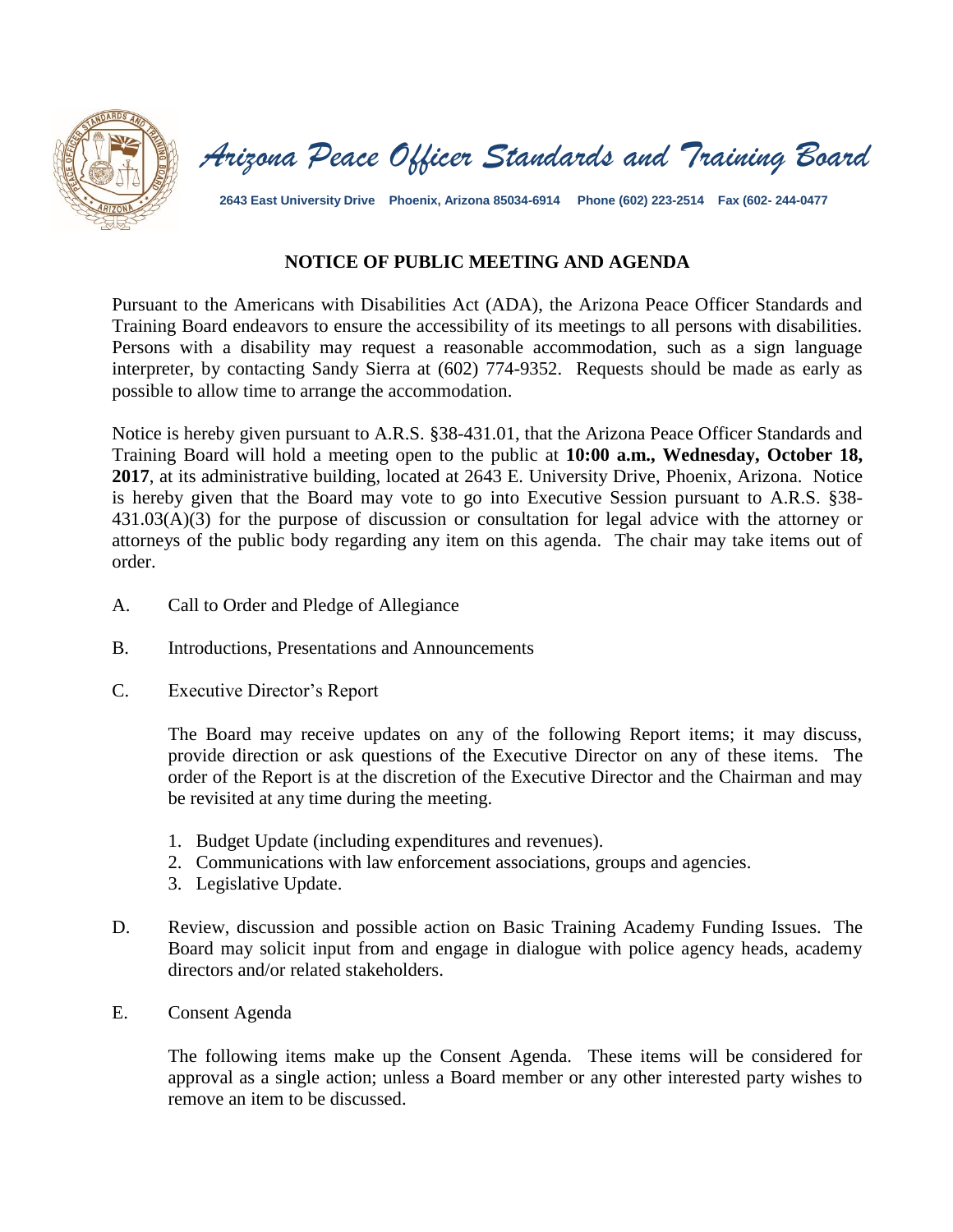| $15 - 118$ | AZ Department of Transportation - ECD |
|------------|---------------------------------------|
| 17-120     | AZ Department of Public Safety        |
| 17-127     | AZ Department of Public Safety        |
| 16-054     | Gila River Police Department          |
| 17-112     | <b>Tucson Police Department</b>       |
| 16-161     | AZ Department of Public Safety        |
| 16-195     | AZ Department of Public Safety        |
| 17-117     | <b>Prescott Police Department</b>     |
|            | 7. James A. Waltermire                |

## *Consent Agreements for Voluntary Relinquishment of Peace Officer Certification*:

## F. Final Action Cases – Review, Discussion and Possible Action

*Accept, Reject, or Modify proposed Consent Agreements on the following cases*:

| 1. Joshua W. Adams  | 14-145 | <b>Phoenix Police Department</b> |
|---------------------|--------|----------------------------------|
| 2. Richard B. Berry | 17-094 | AZ Department of Public Safety   |
| 3. Pablo L. Camargo | 16-031 | <b>Tucson Police Department</b>  |
| 4. Angel Perez      | 16-051 | Mesa Police Department           |
|                     |        |                                  |

*Accept, Reject, or Modify the Findings of Fact and Conclusions of Law and vote on appropriate disposition on the following cases:*

| 17-065                                                                                | <b>Phoenix Police Department</b>    |
|---------------------------------------------------------------------------------------|-------------------------------------|
| $15 - 150$                                                                            | <b>Scottsdale Police Department</b> |
| 15-153                                                                                | AZ Department of Public Safety      |
| 17-079                                                                                | Coconino County Sheriff's Office    |
| 5. Joel L. Bartlett<br>6. Alan R. Blume<br>7. Jaime B. Guerrero<br>8. Aaron A. Tarter |                                     |

## G. New Cases – Review, Discussion and Possible Action

|    | 1. Tania A. Silva       | 17-111 | AZ Department of Public Safety      |
|----|-------------------------|--------|-------------------------------------|
| 2. | James C. Baxter         | 15-139 | <b>Mesa Police Department</b>       |
| 3. | Pedro Ortiz             | 15-083 | <b>Mesa Police Department</b>       |
|    | 4. Victor M. Perea Jr.  | 16-129 | Casa Grande Police Department       |
|    | 5. Cody A. Huggins      | 17-101 | <b>Phoenix Police Department</b>    |
|    | 6. Jared E. Standage    | 17-108 | <b>Chandler Police Department</b>   |
|    | 7. Nancy Talamante      | 17-102 | Phoenix Police Department           |
| 8. | Charles P. Vath         | 17-096 | Phoenix Police Department           |
| 9. | Joseph M. Grant         | 17-012 | AZ Department of Agriculture        |
|    | 10. Fernando Hernandez  | 16-058 | Gila River Police Department        |
|    | 11. Ruben Salinas       | 16-059 | Gila River Police Department        |
|    | 12. Randy S. Markham    | 17-122 | AZ Attorney General's Office        |
|    | 13. Dallas O. McGaughey | 17-134 | <b>Scottsdale Police Department</b> |